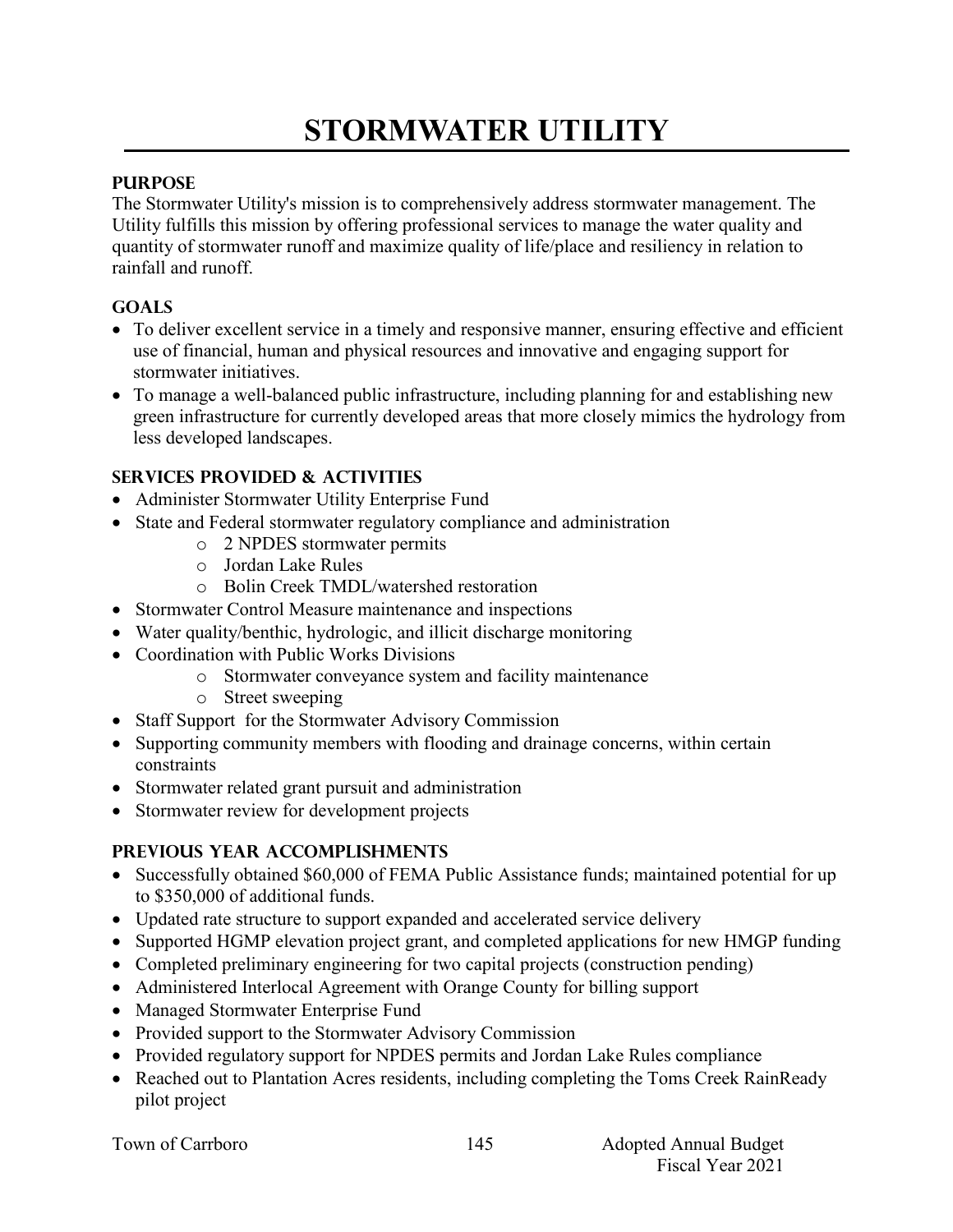- Responded to citizen inquiries and provided stormwater related outreach
- Supported Public Works operations
- Coordinated stormwater outreach internship (UNC student) and collaborated with UNC Institute of the Environment/Capstone Team

#### **UPCOMING FISCAL YEAR OBJECTIVES**

- Continue to provide and improve all established stormwater services
- Complete construction to repair and stabilize eroding streambank that is threatening Public Works facility (FEMA support being sought). This is the highest priority and a high risk situation.
- Replace Broad Street culvert
- Improve performance for NPDES permits (audit scheduled for calendar year 2020).
- Provide support related to FEMA Hazard Mitigation Grant Program
- Hire Stormwater Administrator to support utility administrative needs, regulatory performance, and meeting demands for services
- Follow up on RainReady pilot project by coordinating review of residential assistance policy.
- Initiate work with GIS Assistant to provide stormwater program support
- Configure and implement CityWorks/GIS based asset management and workflow systems; initiate MS4 condition assessment; inspect culverts and plan for culvert repair, rehab, and replacement
- Increase Stormwater Control Measure maintenance and inspection activities
- Support new contracting services including on call infrastructure maintenance and inspection
- Update Appendix I (Storm Drainage Manual) of Land Use Ordinance; consider other stormwater LUO text amendments to address resiliency interests.
- Create capital project prioritization matrix.

# **TOWN COUNCIL PRIORITIES**

Diversify revenue stream. Enhance and sustain quality of life/place issues for everyone.

# **Budget issues for fy 2020/21**

- A new staff position is needed to address existing service demand and to expand services.
- Additional GIS support is needed; proposed to be met through GIS staff change from part time to full time position.
- Based on experience from the past two years, the Stormwater Enterprise Fund and staff time is subject to uncertain demands, providing challenges to staff and budget management. Examples include Enterprise Funds use for public facility improvements and equipment replacement; discussion of future uses for public infrastructure improvements, property acquisition and flood mitigation; and staff demands for: grant administration and requests for pursuing new grant funding; responding to community inquiries (many of which relate to private property with no, limited, or unclear Town/Stormwater Utility responsibilities); preparing for an NPDES permit audit; time spent on emergency preparedness, response and management; and unknown new requirements from implementation of the Jordan Lake Rules.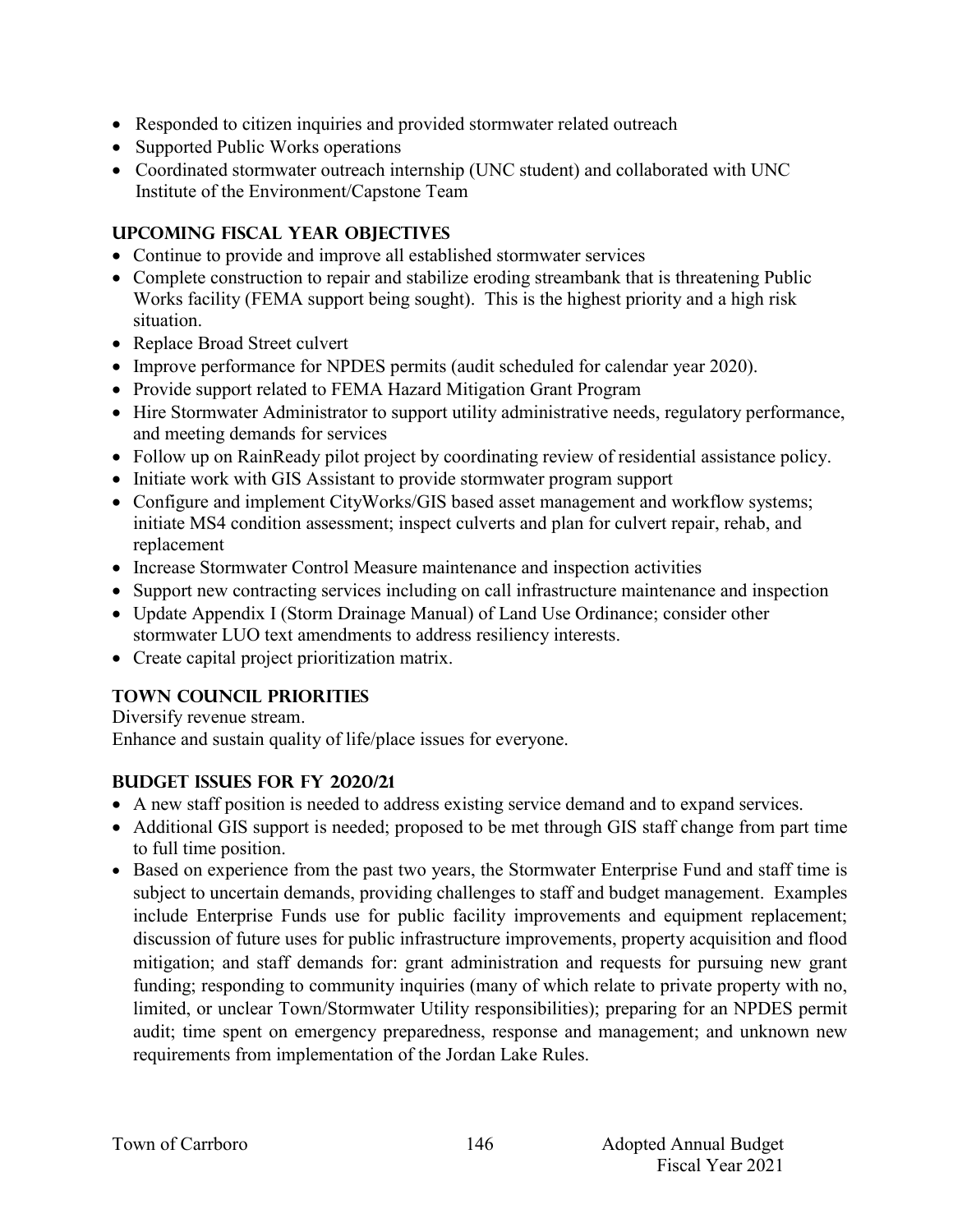# **PERFORMANCE MEASURES**

|                                                         | FY 2018-2019<br><b>ACTUAL</b> | FY 2019-2020<br><b>ESTIMATED</b> | FY 2020-21<br><b>PROJECTED</b> |
|---------------------------------------------------------|-------------------------------|----------------------------------|--------------------------------|
| <b>Operational</b>                                      |                               |                                  |                                |
| Miles of street sweeping                                | 1800                          | 1800                             | 1800                           |
| <b>SCM</b> inspections                                  | $\overline{2}$                | $5-10$                           | 40                             |
| Capital/Project                                         |                               |                                  |                                |
| Retrofits/stream repairs<br>completed                   | $\theta$                      | $\theta$                         | 1                              |
| Grants supported/applied<br>for                         | $\theta$                      | $\overline{4}$                   | $\overline{2}$                 |
| <b>Culvert replacements</b>                             | $\theta$                      | $\theta$                         | 1                              |
| Flood prone residences<br>supported with FEMA<br>grants | $\theta$                      | $\overline{2}$                   | $\overline{2}$                 |
| <b>Financial</b>                                        |                               |                                  |                                |
| Revenue generated from<br>utility fees                  | \$778K                        | \$810K                           | $$1-$1.3M$                     |
| Reserve balance                                         | \$134K                        | \$240K                           | \$240K                         |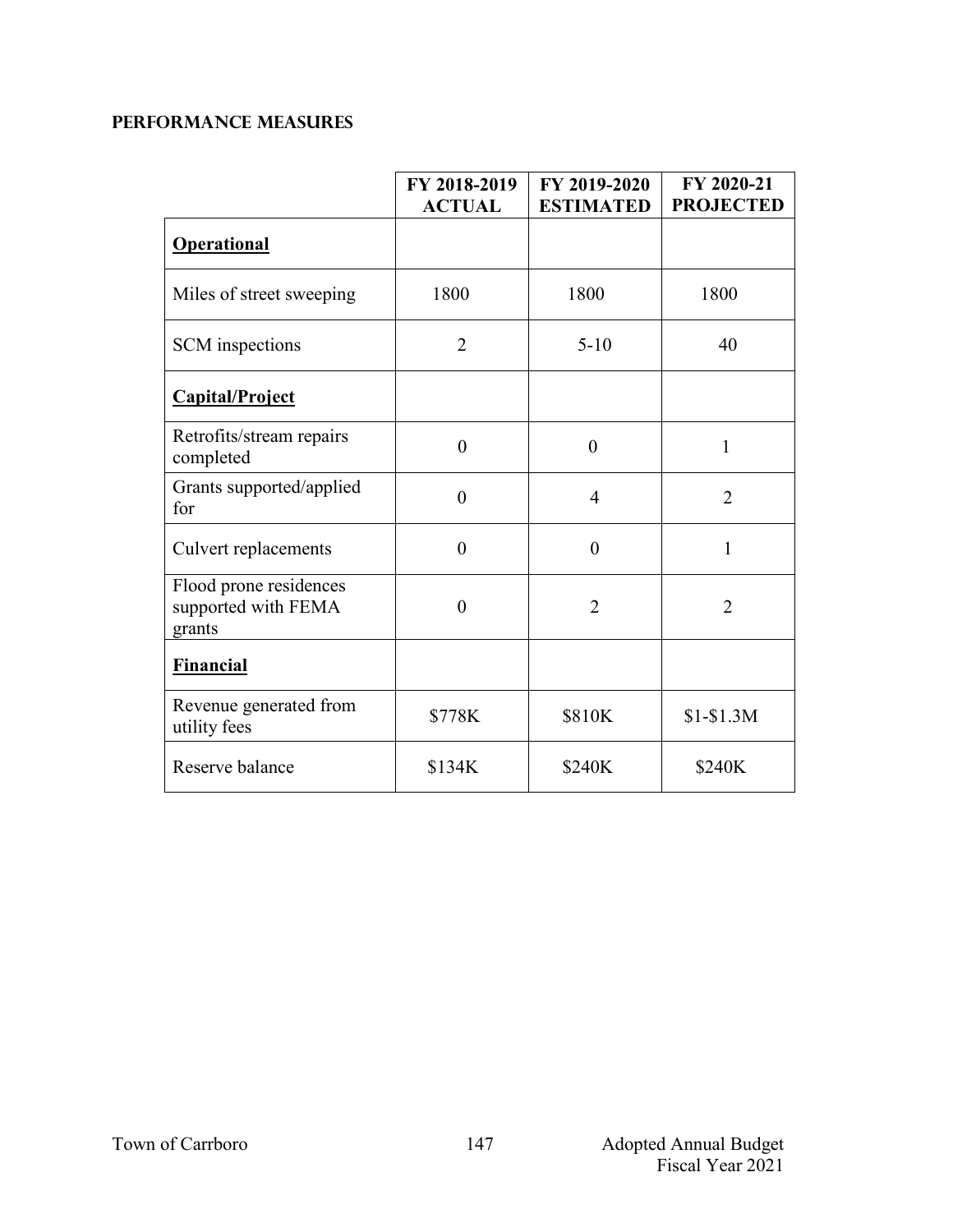#### **Budget summary - Storm Water**

|                            |           | 2019-20        | FY 2020-21    |                   |
|----------------------------|-----------|----------------|---------------|-------------------|
|                            | 2018-19   | <b>Adopted</b> | Adopted       |                   |
|                            | Actual    | <b>Budget</b>  | <b>Budget</b> | <b>Pct Change</b> |
| Personnel                  | 174,005   | 180,257        | 299,527       | 66.2%             |
| Operating                  | 180,922   | 212,915        | 180,045       | $-15.4%$          |
| <b>Depreciation</b>        | 9,150     |                | 10,000        | #DIV/0!           |
| <b>Capital Outlay</b>      | 182,995   |                |               | #DIV/0!           |
| <b>Transfers</b>           | 156,475   | 235,400        | 350,000       | 48.7%             |
| <b>Reserves</b>            |           | 170,203        | 154,903       | $-9.0\%$          |
| <b>TOTAL</b>               | \$703,547 | \$798,775      | \$994,475     | 24.5%             |
|                            |           |                | ▼             |                   |
| <b>General Revenues</b>    |           |                |               | #DIV/0!           |
| <b>Department Revenues</b> | 703,547   | 798,775        | 994,475       | 24.5%             |

#### **CHANGES IN BUDGET FROM PRIOR YEAR ADOPTED BUDGET:**

Personnel expenses increased due to the addition of 1.5 FTE's, while operating expenses are down slightly from FY20. Enterprise funds require depreciation expense to be accounted for, which was not budgeted last year. There's an increase in the amount of transfers to the Storm Water capital fund, and also a decrease in the amount added to the fund's reserves.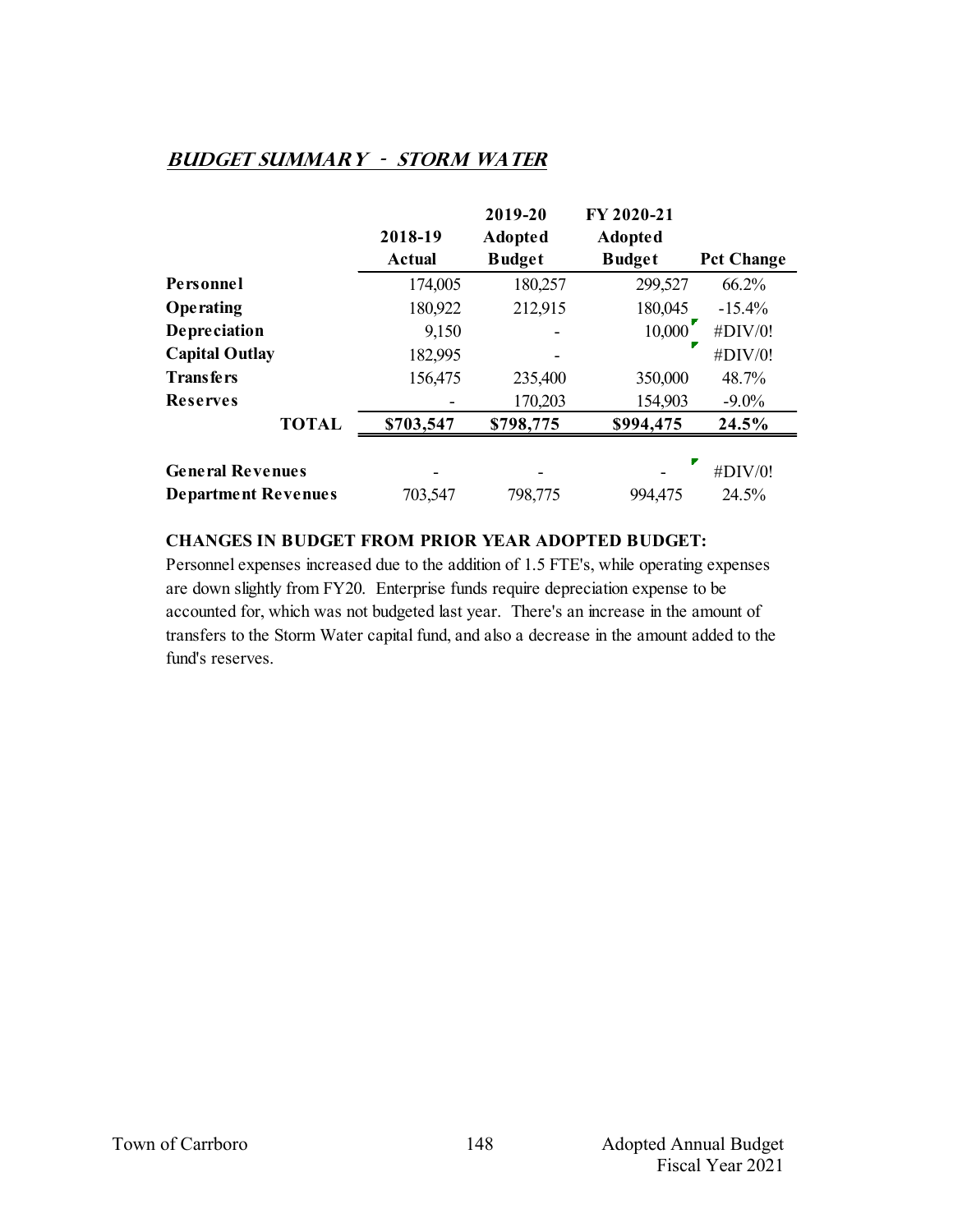# **PARKING ENTERPRISE**

#### **PURPOSE**

The Parking Enterprise Fund was established in FY 2021 in order to track all parking related expenses for the growing needs of parking facilities in the Town. The Town Council has requested a parking study to consider the implementation of parking fees for various parking facilities. The Parking Enterprise Fund will be funded with a transfer from the General Fund, until such time that the Fund can generate its own revenue source.

# **Budget summary - PARKING ENTERPRISE**

|                            |              | 2018-19       | 2019-20<br><b>Adopted</b> | FY 2020-21<br><b>Adopted</b> |                   |
|----------------------------|--------------|---------------|---------------------------|------------------------------|-------------------|
|                            |              | <b>Actual</b> | <b>Budget</b>             | <b>Budget</b>                | <b>Pct Change</b> |
| Personnel                  |              |               |                           | 21,000                       | #DIV/0!           |
| Operating                  |              |               |                           | 325,300                      | #DIV/0!           |
|                            | <b>TOTAL</b> | \$0           | \$0                       | \$346,300                    | #DIV/0!           |
| <b>General Revenues</b>    |              |               |                           | 346,300                      | #DIV/0!           |
| <b>Department Revenues</b> |              |               |                           |                              | #DIV/0!           |

#### **CHANGES IN BUDGET FROM PRIOR YEAR ADOPTED BUDGET:**

The Parking Enterprise Fund is newly created for FY21 and will be funded with a transfer from the General Fund, until such time that the Town implements fees for parking facilities.